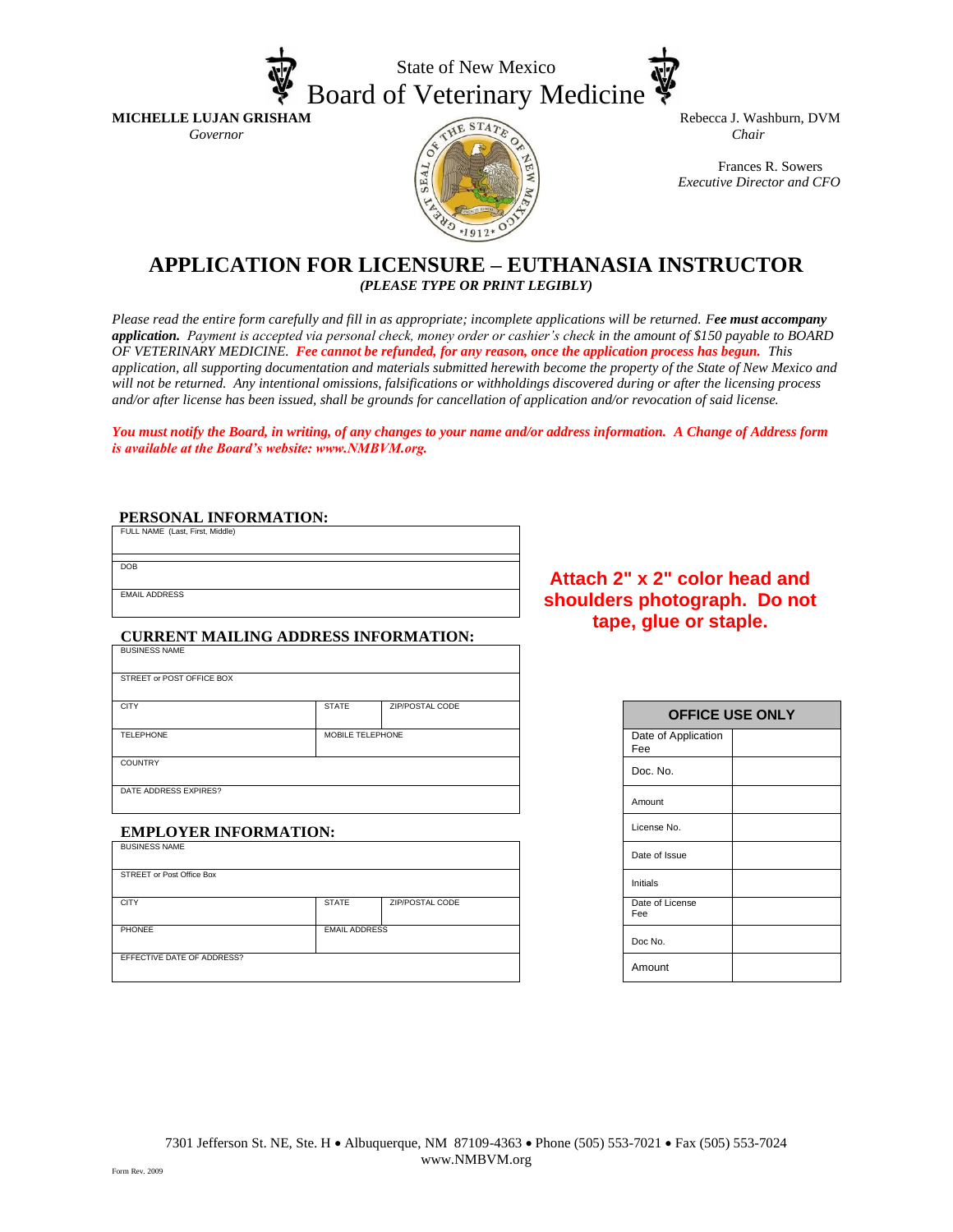*Please read the following sections carefully and fill out as appropriate. Be thorough and accurate; incomplete information may delay or cancel the application process.*

### **SECTION 1. Education**

A. Name of high school attended and graduation date:  $\overline{\phantom{a}}$  , and the contract of the contract of the contract of the contract of the contract of the contract of the contract of the contract of the contract of the contract of the contract of the contract of the contrac

 $\overline{\phantom{a}}$  , which is a set of the set of the set of the set of the set of the set of the set of the set of the set of the set of the set of the set of the set of the set of the set of the set of the set of the set of th

\_\_\_\_\_\_\_\_\_\_\_\_\_\_\_\_\_\_\_\_\_\_\_\_\_\_\_\_\_\_\_\_\_\_\_\_\_\_\_\_\_\_\_\_\_

\_\_\_\_\_\_\_\_\_\_\_\_\_\_\_\_\_\_\_\_\_\_\_\_\_\_\_\_\_\_\_\_\_\_\_\_\_\_\_\_\_\_\_\_\_

- B. GED certificate and award date:
- C. Euthanasia technician training course name:
- D. Training course company name:

Date(s) of course: \_\_\_\_\_\_\_\_\_\_\_\_\_\_\_\_\_\_\_\_\_\_\_\_

Examination Score:

\_\_\_\_\_\_\_\_\_\_\_\_\_\_\_\_\_\_\_\_\_\_\_\_

### **SECTION 2. Professional Experience**

| 1. | List all experience in shelter animal euthanasia. Experience should include dates of experience.                                                                                                   |               |
|----|----------------------------------------------------------------------------------------------------------------------------------------------------------------------------------------------------|---------------|
| 2. | List credentials in shelter animal euthanasia.                                                                                                                                                     |               |
| 3. | Is an investigation or disciplinary action pending, related to a complaint<br>made against you in any other state, territory, or district? If yes, please<br>explain on a separate sheet of paper. | $Yes \mid No$ |
| 4. | Have you ever been convicted of a felony? If yes, please explain on a<br>separate sheet of paper.                                                                                                  | $Yes \mid No$ |
| 5. | Have you ever been convicted, entered a plea of guilty, or entered a plea of<br>no contest in a case involving alleged animal abuse? If yes, please explain on<br>a separate sheet of paper.       | $ $ No<br>Yes |

*I hereby affirm that I understand fully all conditions, requirements, and/or statements set forth in this document. I*  further affirm if I did not understand any part or portion of this application, I requested and received from the *NMBVM explanation(s) to my complete understanding.*

SIGNATURE DATE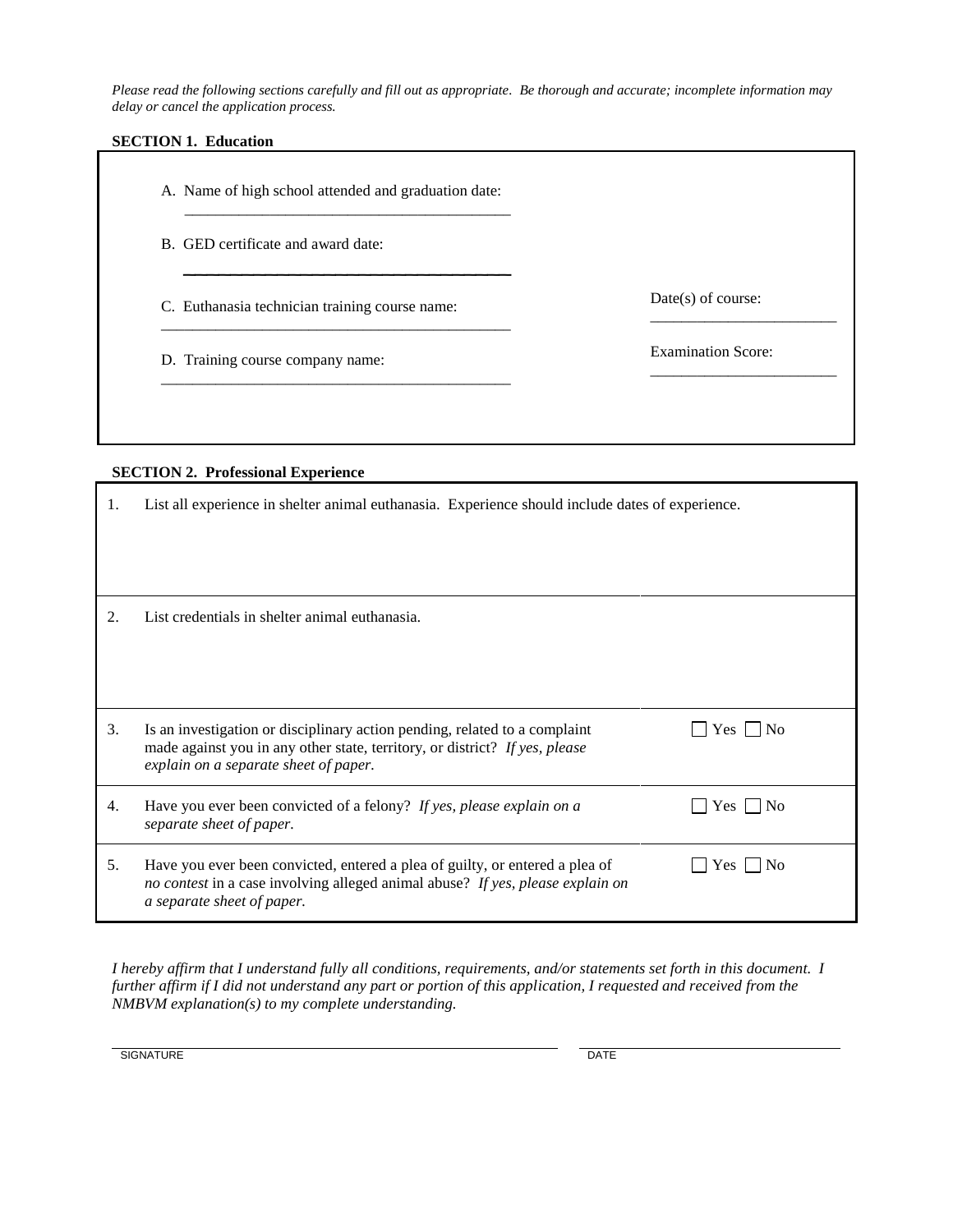# **NOTARY PUBLIC**

STATE OF

COUNTY OF SEAL COUNTY OF

NOTARY SIGNATURE DATE